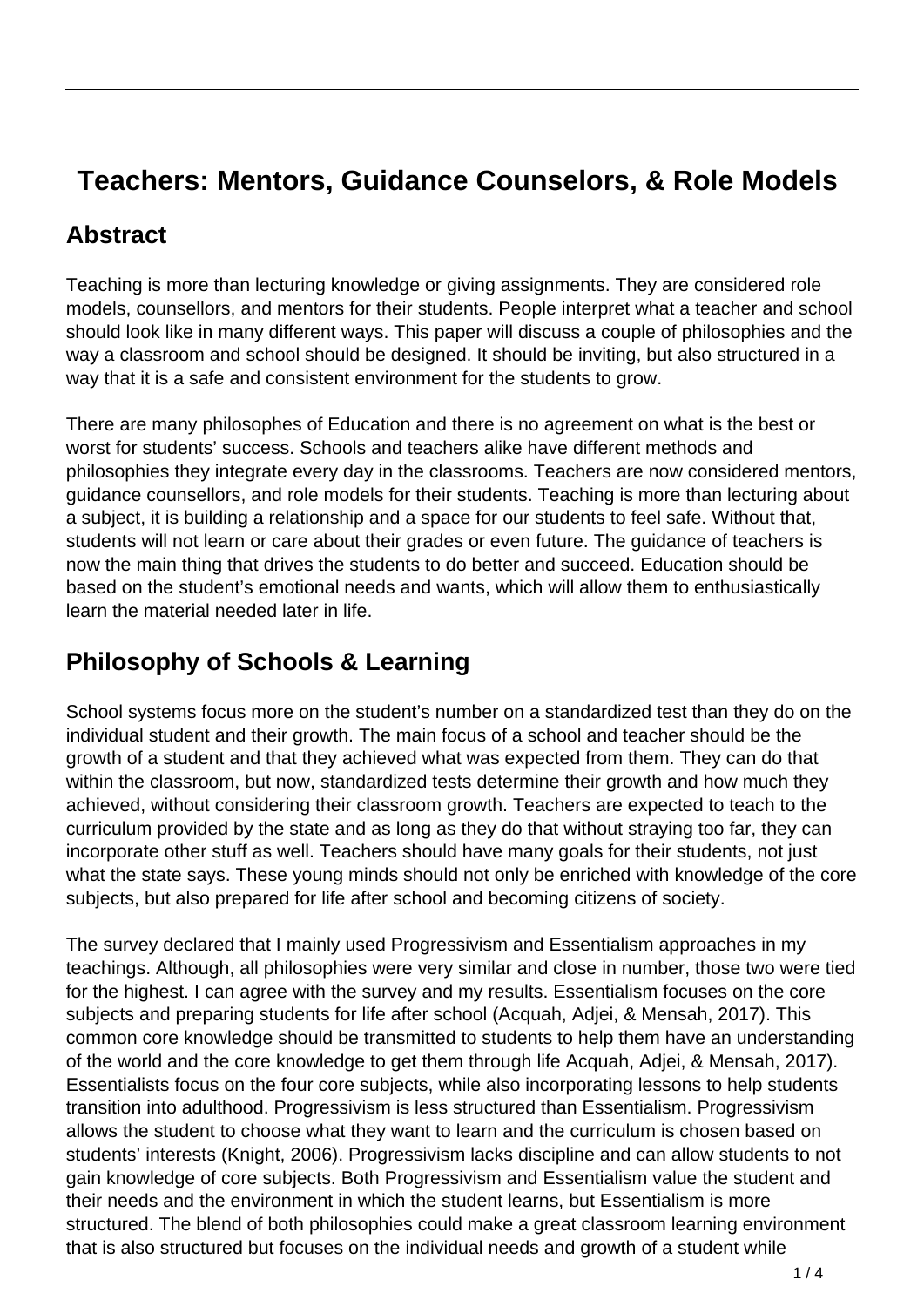preparing them for adulthood.

#### **Instructional Practice**

The classroom environment should be structured, but inviting. Teachers should not leave their students intimidated, but also not so relaxed to where they do what they want at any given moment. Rules and expectations should be discussed from the beginning and held consistent throughout the year. Turri says that truth comes from our own beliefs and everyone has their own version of truth (Turri, 2016). I believe truth comes from the word of the Bible and that is how I run my classroom. I am in a public school system, so there are limitations on how to incorporate the Bible into my teachings. I do not teach straight from the Bible or quote it, but I do my best to teach my students in the way Jesus would have taught them. Students learn from someone they trust, and they can trust teachers. We become their mentors and role models and in some cases they come to us for advice and counselling. I use this as my motivation. My classroom is inviting, but also structured. There are rules to follow and expectations to uphold, but I still allow wiggle room for the students to have a say. I teach them the curriculum, but I also assign fun projects and we watch videos to enhance learning and retention. If I allowed my students to choose what they learned, it would be a disaster and they would have no knowledge or experience to help them in adulthood. I want my students to leave my class at the end of the year with passing scores to the standardized test, a vast knowledge of World History that they can apply to further classes and colleges, and skills to use in adulthood like identifying primary sources and writing correctly.

#### **Teacher-Learner Relationships**

This paper has been structured around the perceived role of a teacher. A teacher does not just simply teach the students, rather, she is a role model, counsellor, and mentor for all the students. Teacher-student relationships are crucial to build to maximize student learning and the learning environment. If a student feels safe within a classroom, they are more motivated to learn the content. Teacher's number one goal should be student grown and enrichment; they should want their students to learn from them. On the other hand, if a teacher is too harsh, it is difficult to build a relationship with their students and will ultimately guide them to failure. It is the teacher's responsibility to build a relationship with her students and make sure that she is a person they are comfortable with and willing to learn from.

Every student should come to school willing to learn and put forth effort. The teacher can provide everything needed to enrich their minds and help them succeed, but they have to put forth their part of the effort too. A teacher cannot hold a pencil for a student and force them to write. Some students may come in with learning disabilities, behavioural issues, and home problems, the teacher must realize this and help them through their difficulties. Zee, de Jong, and Koomen say that students externalize their behaviours when they feel uncomfortable and will feed off the teacher's mood (Zee, de Jong, & Koomen, 2017). This is especially true with the unique circumstances of some students. Even though the student is there and willing to learn, they have these problems that the teacher must address and help them overcome for the student and the teacher to be successful at their jobs at school.

## **Diversity**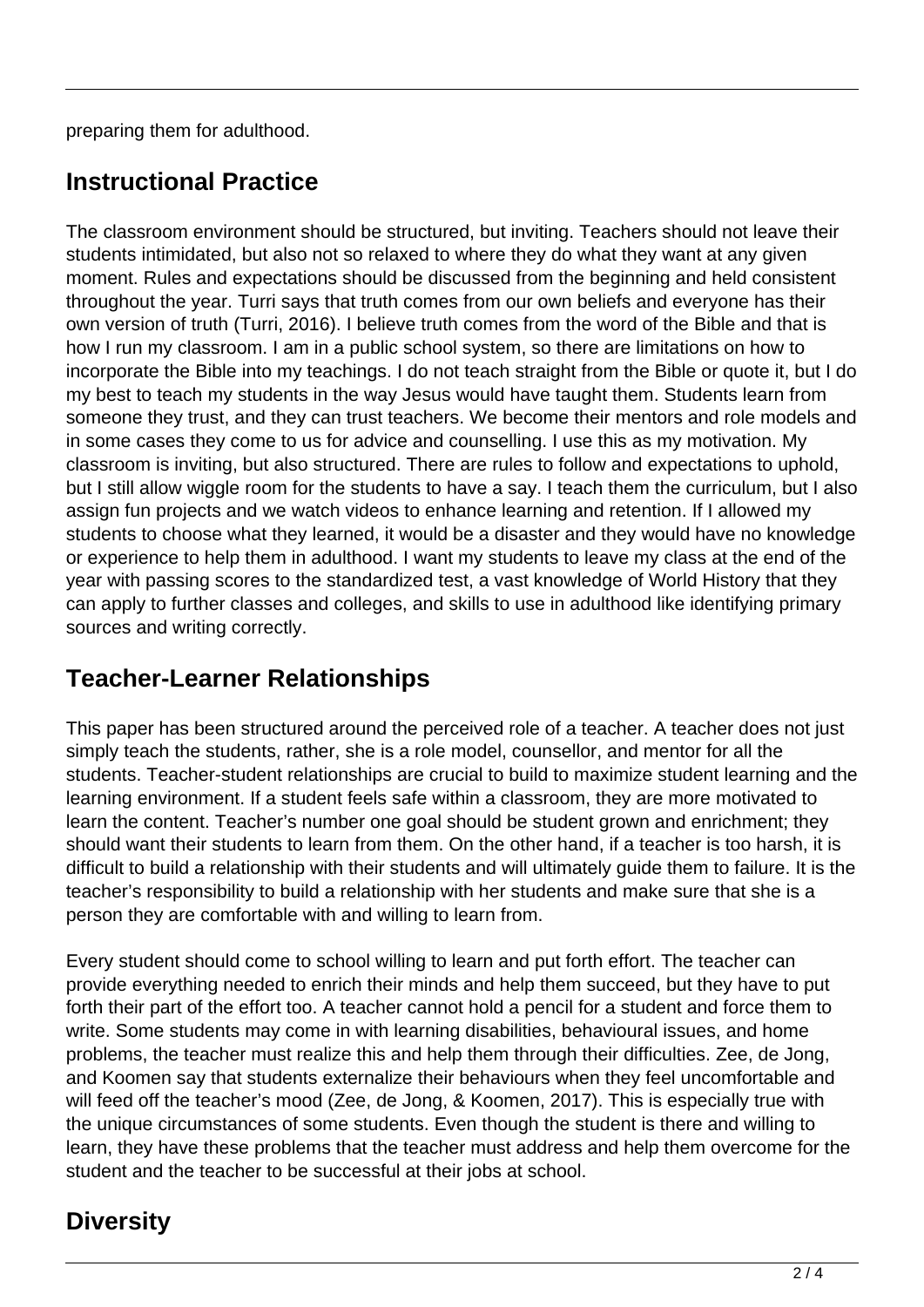Diversity concerns are happening all over the world. This can happen within a workplace, on the street, and within the homes of friends. It is especially important to address these concerns within the educational system to make sure the needs of all students are met. Many different students can come into a classroom. We have English Learners, students from Africa or the Caribbean that are English as a second language students, and we have cultural differences with religion and ethical backgrounds. Educators must consider the views of every student and their experience. Things may have to be translated in some cases or visually represented so that students that do not speak English can understand. Teachers should always plan to have students with diverse backgrounds to be in their classrooms (Turner, Sweet, & Fornaro, 2019).

We have a very diverse community in my high school. It ranged from English learners, person's that speak other languages, cultural differences, and financial differences. Our poverty rate is really high. I have to consider all the needs of my students, especially the ones that do not speak English very well. Luckily most of them stay together and help each other out. They often fall behind, but with extra help after school and during study hall's, I get them caught up the best I can. We require research projects utilizing the internet and computers, we build in plenty of time for students to get this done in school because many of the students to not have access to the internet and technology at home. I have to be careful to make sure that no one is singled out, while also making sure every student is getting what they need.

# **My Calling**

Ever since I was a teenager, I realized that I had been called by God to teach young minds, more specifically the young minds of Students with Disabilities. I volunteered in high school and later became a caregiver and now a LD teacher at my local high school. I distinctly remember having teachers I loved and having teachers I hated. I had teachers that I felt I learned so well from and I enjoyed going to their class and then there were other teachers in which I felt I did not learn at all. I feel that I have been called to become a teacher, role model, counsellor, and mentor for my students. I not only am responsible for enriching the knowledge of my students, but also being someone they can rely on.

## **Conclusion**

Teaching and education is more than just lecturing out knowledge to students and hoping they learn it. It takes planning, change, and ambition. Not everything will go as planned within a classroom. There will be disabilities, diversity, and emotional disturbances happening daily. A teacher must be equipped to handle it. A school should focus on the child and their needs, but also teach them a baseline of knowledge in the core subjects. We must prepare them for their future, adulthood, and productive citizens of society. The environment of a classroom should be inviting, but structured. Rules should be evident from the beginning and consistent throughout the year. That students should feel safe and happy to be there to learn.

Even though in public schools, teachers are limited on how much they can speak of the Bible and God. I use God in all of my lessons by having faith and praying that my students will do well. They have to know God to find ultimate truth, but they can learn with the abilities that God has given them. Without Him none of this information and technological advances would be possible. My favorite Bible verse to quote when thinking about teaching young minds is "train up a child in the way he should go; even when he is old he will not depart from it (Proverbs 22:6